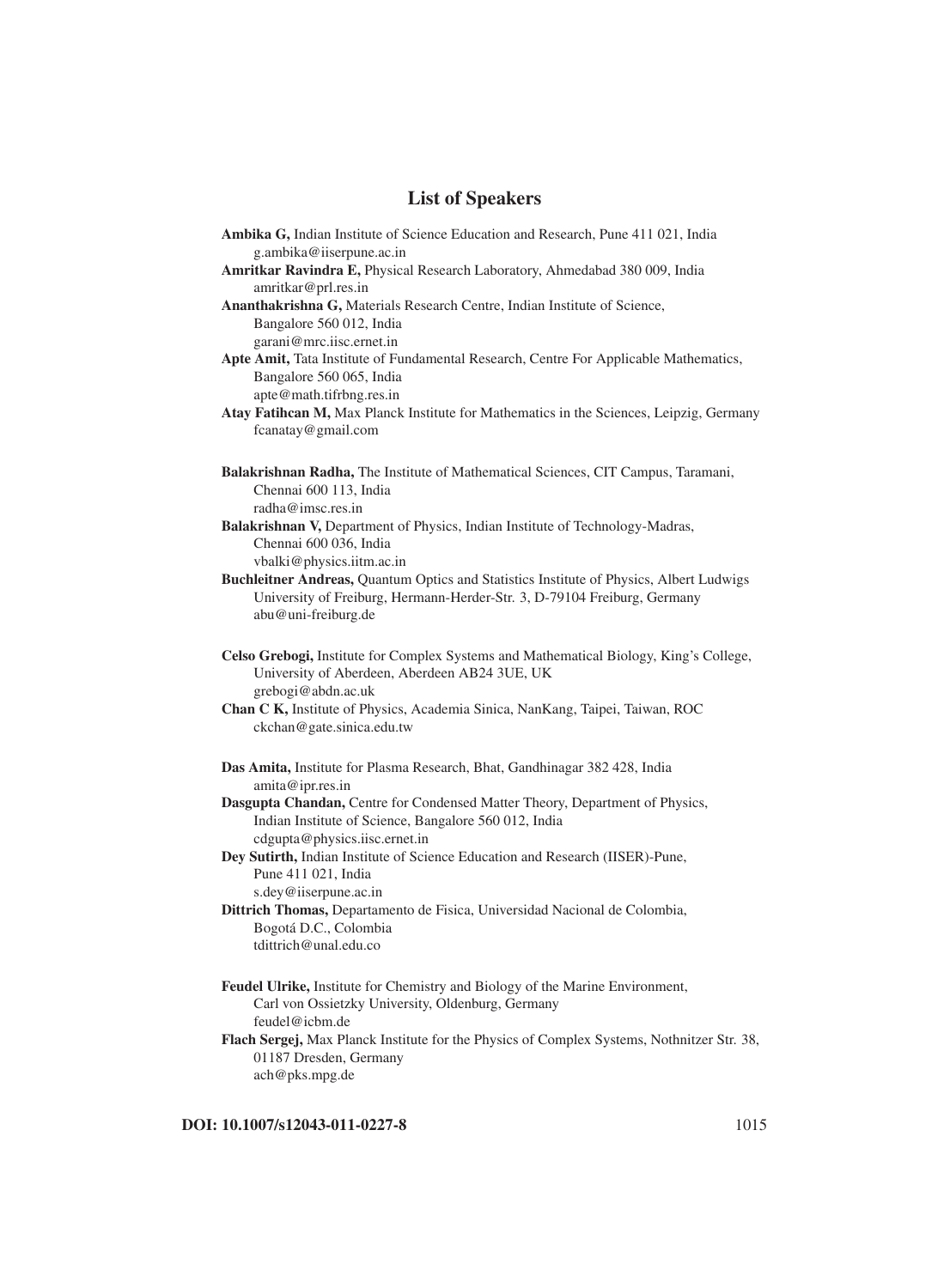## *List of speakers*

**Goswami Binoy,** Laser and Plasma Technology Division, Bhabha Atomic Research Centre, Mumbai 400 085, India binoy@barc.gov.in

**Gross Thilo,** Dynamics of Biological Networks, Max-Planck Institute for the Physics of Complex Systems, Dresden, Germany gross@pks.mpg.de

**Jalan Sarika,** Institute for Complex Systems and Mathematical Biology, Kings College, University of Aberdeen, Aberdeen AB24 3UE, UK sarikajalan@gmail.com

**Joshi Amitabh,** Evolutionary & Organismal Biology Unit, JNCASR, Bangalore 560 064, India

ajoshi@jncasr.ac.in

**Kahng B,** Department of Physics and Astronomy, Seoul National University, Korea kahng@mulli.snu.ac.kr

**Parmananda Punit,** Physics Department, Indian Institute of Technology-Bombay, Powai 400 076, India punit@phy.iitb.ac.in

- **Politi Antonio,** Consiglio Nazionale delle Ricerche, Istituto dei Sistemi Complessi-Sezione di Firenze, Via Madonna del Piano, 10 I-50019 Sesto Fiorentino, Italy antonio.politi@isc.cnr.it
- **Porsezian K,** Department of Physics, Pondicherry University, Pondicherry 605 014, India ponz.phy@pondiuni.edu.in

**Prasad Awadhesh,** North Campus University of Delhi, University of Delhi, Delhi 110 007, India

awadhesh@physics.du.ac.in

- **Romano M Carmen,** Institute for Complex Systems and Mathematical Biology, Institute of Medical Sciences, University of Aberdeen, Aberdeen, UK carmen m.romano@abdn.ac.uk
- **Sane Sanjay P,** Insect Flight Lab, National Center for Biological Sciences, Tata Institute of Fundamental Research, GKVK Campus, Bellary Road, Bangalore 560 065, India sane@ncbs.res.in
- **Santhanam M S,** Indian Institute of Science Education and Research, First Floor, Central Tower, Sai Trinity Building, Pune 411 021, India santh@iiserpune.ac.in
- **Sethia Gautam,** Institute for Plasma Research, Bhat, Gandhinagar 382 428, India gautam@ipr.res.in
- **Singh Nandini C,** National Brain Research Centre, NH-8, Nainwal Mode, Manesar 122 050, India nandini@nbrc.ac.in
- **Sinha Sitabhra,** The Institute of Mathematical Sciences, CIT Campus, Taramani, Chennai 600 113, India sitabhra@imsc.res.in

1016 *Pramana – J. Phys.***, Vol. 77, No. 5, November 2011**